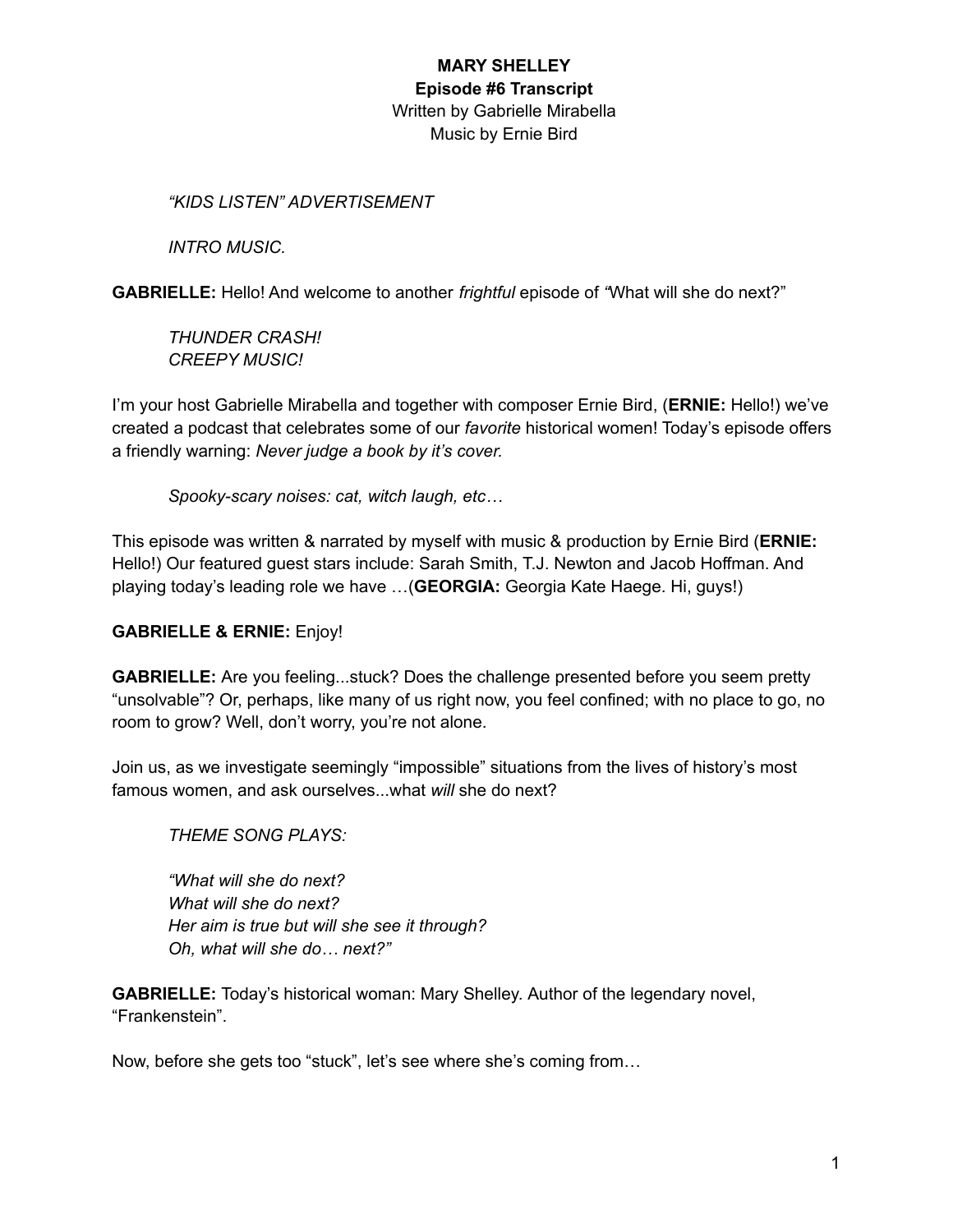**GABRIELLE:** Mary Shelley was born August 30th, 1797 to feminist author Mary Wollstonecraft, and political philosopher William Godwin. The family shared a comfortable home together in London, England with Wollstonecraft's first daughter, Fanny. But, not soon after Mary's birth, her Mother, author of *A Vindication of the Rights of Women*, became seriously ill and passed away.

After some time, Mary's Father remarried, and the Godwin household began to grow. Mary, and Fanny welcomed new stepmother Mary Jane, younger step-sister Jane, step-brother Charles, and soon after they were joined by little brother, William.

*JANE + WILLIAM laughing.*

**JANE:** I've got you, William!

**WILLIAM:** Not fair, Jane! I tagged you first!

**JANE:** Oh, stop blubbering. Mary is there, catch *her!*

**GABRIELLE:** While the many Godwin children bounced around the house, Mary instead found great pleasure in simply sitting by the window and thinking.

*Musical theme begins.*

**GABRIELLE:** On the outside, she appeared frozen, as if enchanted by a magic spell.

**WILLIAM:** Mary, what are you doing?

**GABRIELLE:** But, on the inside, she wrote in her journal, she felt as if she were living in a "waking dream"; A secret hideaway where she was free to create worlds, and characters, stories and even nightmares.

**JANE:** Mary, come play!

**GABRIELLE:** That is, when there weren't any interruptions.

**WILLIAM + JANE:** Mary!

*Musical theme ends.*

**MARY:** *(back to reality)* Oh! Sorry. I was...um...thinking.

*JANE + WILLIAM giggle.*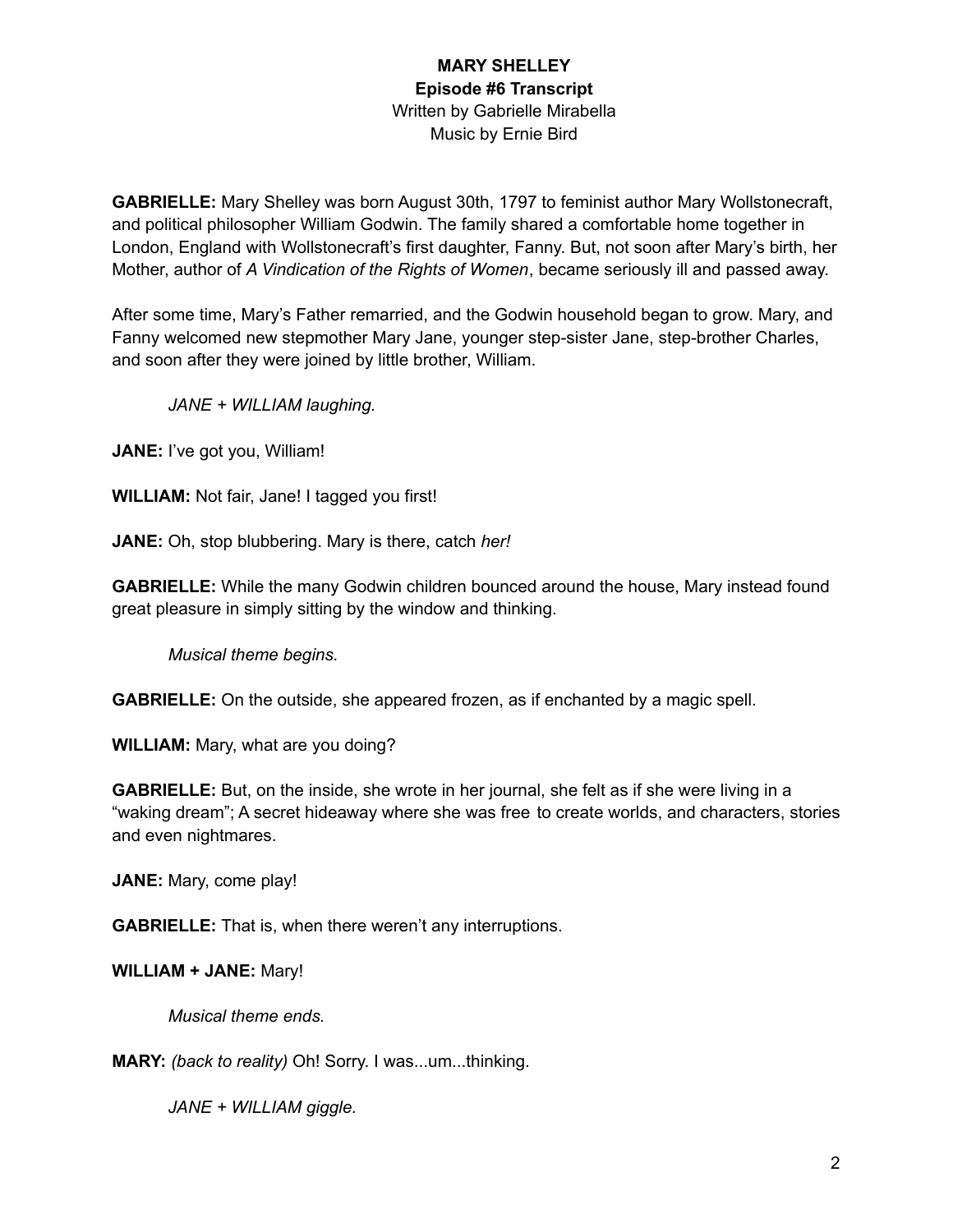**GABRIELLE:** Despite the madness of siblings and girlhood, or perhaps because of it, Mary spent her teenage years studying abroad in Scotland where she could devote many quiet hours to reading and writing.

And, at the age of fifteen she met and fell in love with a young poet named Percy Shelley. A few years later the two were married, and together with sister Jane, the group traveled across Europe, meeting with great writers, poets and artists of their day.

And, in the summer of 1816, when Mary was eighteen-years-old, the trio journeyed to Switzerland, where they found themselves at the doorstep of the famed English poet, Lord Byron.

**LORD BYRON:** Oh, you flatter me.

*THUNDER CRASH.*

**LORD BYRON:** Please do come in!

**GABRIELLE:** Mary slid through the doorway of Byron's grand mansion, absorbing the wonderful and terrifying details of her surroundings.

**LORD BYRON:** *You* must be Mary Shelley... Mother, Wife, daughter to England's greatest writers.

**PERCY:** She's a writer too, you know!

**GABRIELLE:** Mary's husband, Percy, cut in.

**PERCY:** She's always scribbling away in her journals.

**JANE:** Yes, *but* we never know *what* she's writing. Do we?

**GABRIELLE:** Sister Jane replied.

**JANE:** She's far too *polite* to share.

**PERCY:** She is just a bit *shy* is all.

**LORD BYRON:** And, what does *Mary* think of this?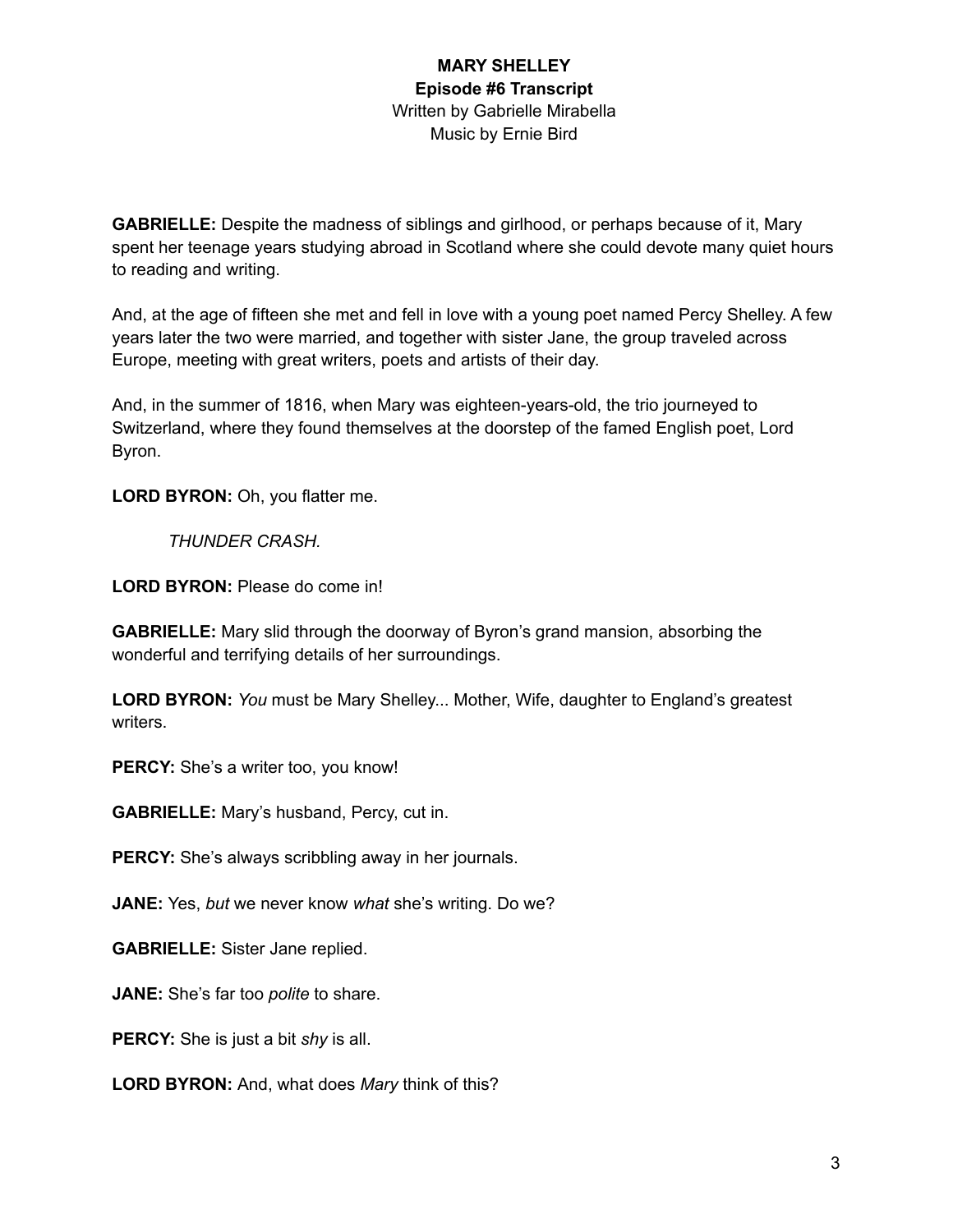**MARY:** Oh! Well, I…

*Musical theme begins.*

**JANE:** Go on, Mary.

**MARY:** I, um…

**LORD BYRON:** Yes?

**MARY:** I, uh...would love a look around!

*THUNDER CRASH, ending the musical theme.*

**LORD BYRON:** Of course. Right this way…

*MARY SINGS.*

#### **MARY:**

MARY IS POLITE. MARY IS TOO SHY. MARY IS THE ODD ONE OF THE GROUP TONIGHT.

*(spoken)* What's wrong with me? I have so much to say! But, when I speak, I freeze. Cold and still. Like an iceberg.

*Back to reality.*

**BYRON:** What is Mary doing?

**JANE:** She's *thinking*, my Lord.

**BYRON:** Oh? I wonder what about...

#### **MARY:**

THEY SEE ME SITTING SILENT AND FORMAL. BRUSHING ME ASIDE AS QUITE NORMAL. LITTLE DO THEY KNOW THAT IT'S ALL A FACADE, NOTHING REAL.

INSIDE IS SOMETHING DIFFERENT, MUCH STRANGER. INVOLUNTARY CRAVINGS FOR DANGER.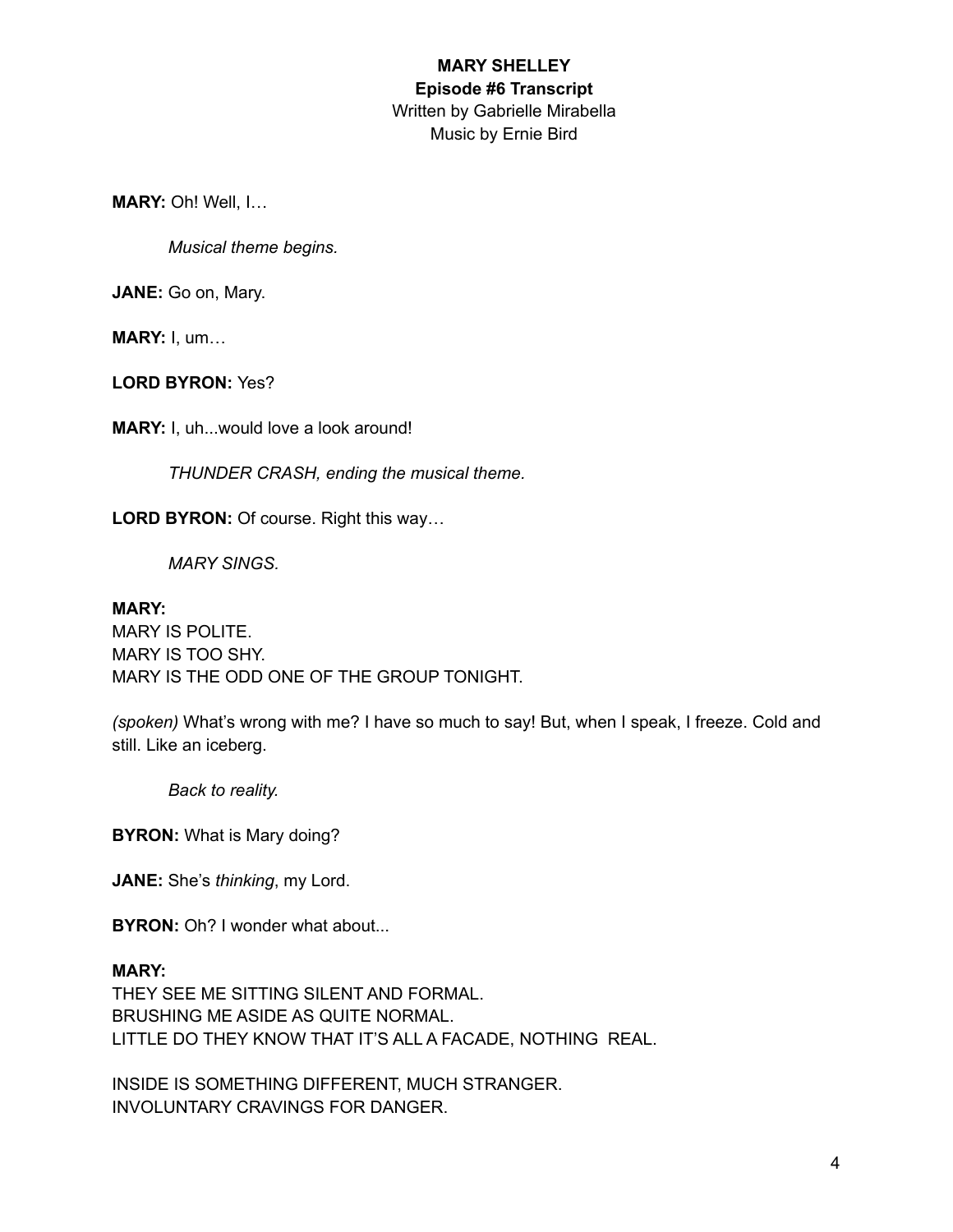# **MARY SHELLEY Episode #6 Transcript**

Written by Gabrielle Mirabella Music by Ernie Bird

SECRETS I AM HIDING, ARE FULLY REVEALED IN MY MIND. HERE I FIND!

## *Now entering Mary's imagination.*

A RAGING STORM! A BLINDING LIGHT! CURIOUS THOUGHTS THAT RACE INSIDE ME. A MASSIVE FORM. AN ENDLESS NIGHT. LET THEM COMBINE! LET THEM REVEAL!

A CHAOTIC REALM OF UNENDING SURPRISE WHERE MADNESS IS JUST STATUS QUO. HOW CAN I SHOW THE MANY PIECES OF ME?

*Back to reality.*

**JANE:** Perhaps we'll go riding in the morning!

**PERCY:** Weather permitting, of course.

**LORD BYRON:** Hm, yes. The weather.

## **MARY:**

I TRY TO PAY ATTENTION. I LISTEN. SMILING ALL THROUGHOUT THIS CONVERSATION, EVEN THOUGH THE TOPIC IS DREADFULLY DULL, AND DEMURE.

I'D RATHER SOMETHING GHOULISH, AND CHILLING STORIES MADE FOR THINKING AND THRILLING. QUESTIONS THAT CONSUME YOU, THAT LEAVE YOU UNSURE OF YOUR MIND. THERE I FIND!

A FEVER DREAM! A WICKED SOUL! MENACING THOUGHTS THAT LIVE INSIDE ME. A FIENDISH SCHEME! A DEADLY GOAL! HOW THEY COMBINE! HOW THEY REVEAL!

A CHAOTIC PLACE OF DELIGHT AND SURPRISE I ENTER, THEN LEAVE WANTING MORE! I CAN'T IGNORE THE MANY PIECES OF ME.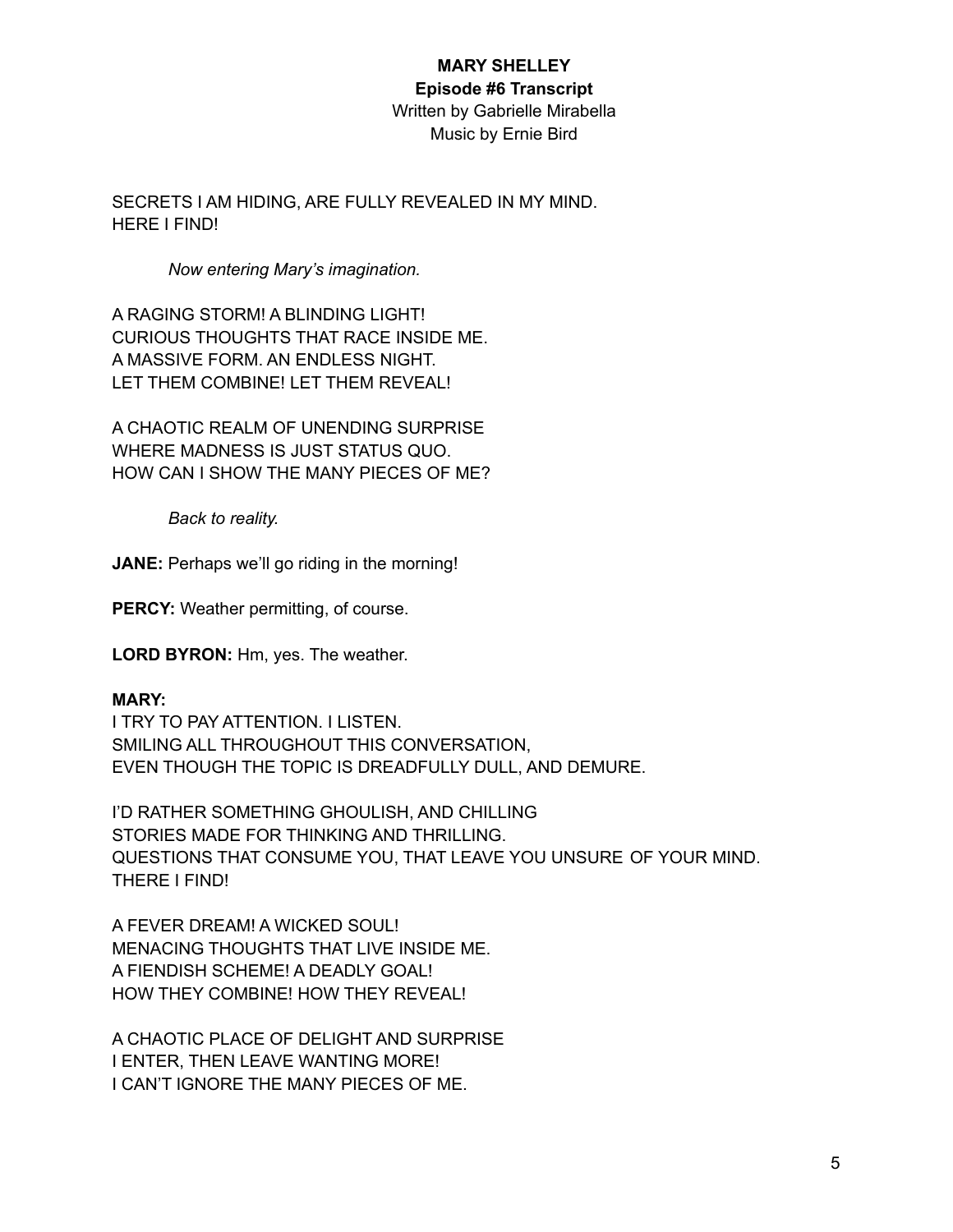#### **MARY SHELLEY Episode #6 Transcript**

Written by Gabrielle Mirabella Music by Ernie Bird

IF I COULD SHOW THEM, SHOW THEM WHAT'S INSIDE THE ME INSIDE. WOULD THEY RUN AND HIDE? OR, WOULD I FIN'LLY COME ALIVE? COME ALIVE! COME ALIVE!

*Back to reality.*

**PERCY:** May we view the library?

**LORD BRYON:** Please. Shall we invite, Mary?

**JANE:** Best not disturb her.

## **MARY:**

A SILLY GIRL. WITH CRAZY DREAMS. WHY DO THEY COME? WHY WON'T THEY GO?

*THUNDER CRASH!*

*TAP, TAP, CREAK...TAP, TAP, CREAK...*

**JANE:** *(so dramatic)* What was that?

**PERCY:** 'Twas the storm, Jane.

*TAP, TAP, CREAK...*

**JANE:** No, there! On the window! 'Tis an evil witch!

**LORD BRYON:** A witch, you say? Or, perhaps it is a hungry hound, thirsting for blood!

**PERCY:** Or, a spirit lost in the storm!

*BYRON & PERCY laugh.*

**JANE:** Stop! *Stop!* You'll scare me more!

*Mary enters the room.*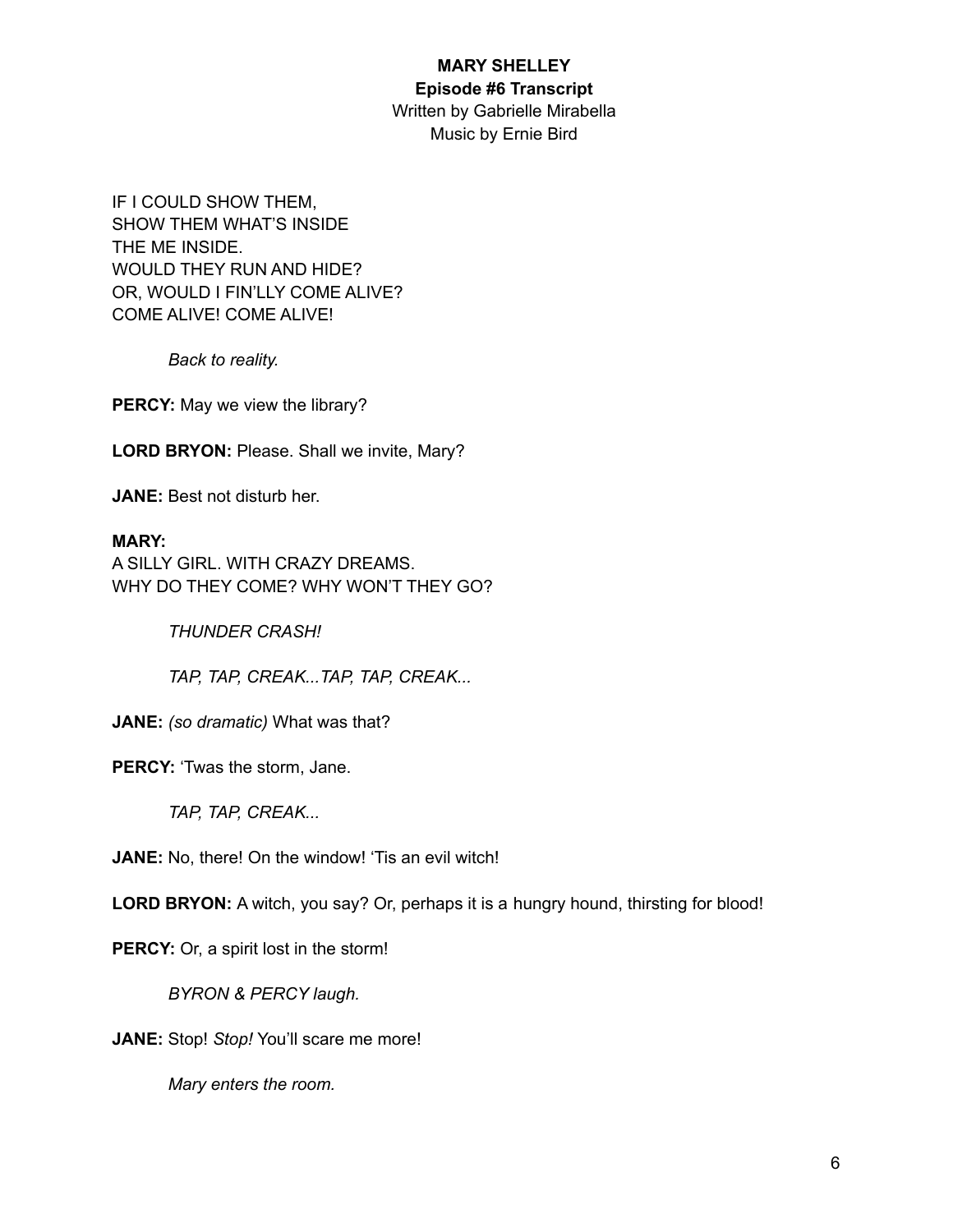PERCY: And here comes Mary! Tell us, what monster lies beyond the glass?

*Musical theme begins.*

**MARY:** I…um...

**JANE:** Not this again.

*Musical theme abruptly ends.*

**LORD BYRON:** I have an idea! One, I think, Mary will enjoy... I propose a game!

**MARY:** A game?

**JANE:** *I love games!*

**PERCY:** Which one? Cards? Chess?

**LORD BYRON:** Nothing like that. I propose a ghost story. Each of us will write one, then present them to the group.

**JANE:** How wicked!

**PERCY:** Here's your chance to write, Mary! Doesn't that sound exciting?

**MARY:** Yes. Exciting…

*TRANSITION MUSIC.*

**GABRIELLE:** With her assignment in tow, Mary retired to her chambers to begin writing.

**MARY:** Here is my chance to put dreams into words.

**GABRIELLE:** Mary thought, dipping her pen into the vial of black ink.

**MARY:** If I begin, who knows *where* my stories will take me! But…

**GABRIELLE:** Mary hesitated, listening to the storm outside.

*Wind, rain.*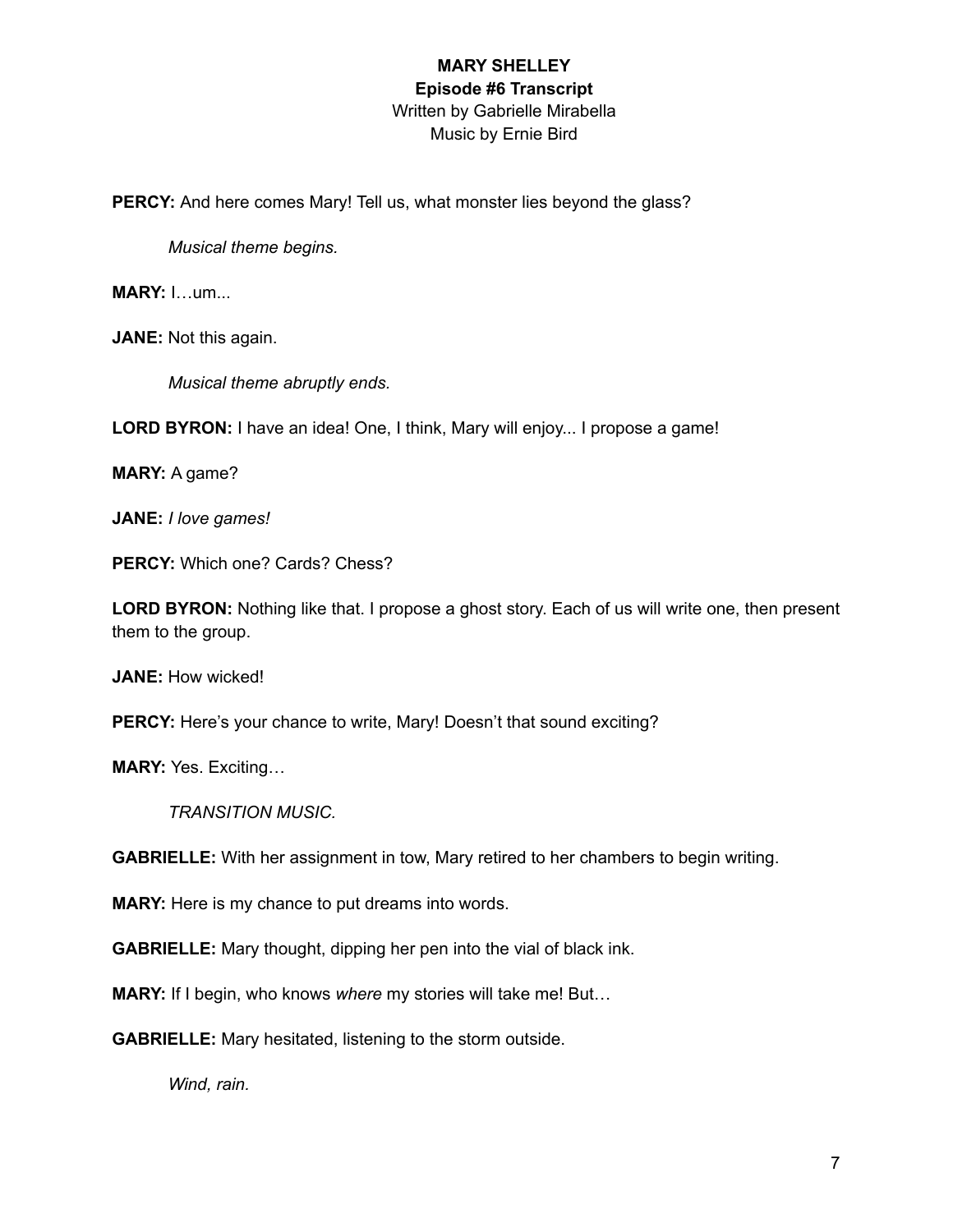**MARY:** If I truly write what I feel, my friends and family will think me mad! Utterly, and hopelessly mad.... Pray, what will I do?

## *UPBEAT MUSIC.*

**GABRIELLE:** Good question, Mary... What *will* you do? But, before we find out, let's first take a look at her options…. Will Mary choose option 1?:

**MARY:** I'm no writer like Percy, or Lord Byron. I'll just sit back and listen.

**GABRIELLE:** Or, will she choose option 2?:

**MARY:** How about I write my story, then when they ask I'll say the dog ate it!

**GABRIELLE:** Or, will she choose option 3?:

*TAP, TAP, CREAK…*

**MARY:** That noise *is* horrid. Like an undead monster seeking his revenge. Hm. Perhaps, I'll start with that...

**GABRIELLE:** Now that we can clearly see her options, which one do YOU think she will choose? Take a moment to think it over…

*THINKING MUSIC.*

**GABRIELLE:** Alright, got your answer? Now, let's find out which option Mary will choose…

*THUNDER CRASH!*

**LORD BYRON:** *(a dramatic recitation)*

"'The sun was sinking--still I lay Chained to the chill and stiffening steed, I thought to mingle there our clay; And my dim eyes of death had need, No hope arose of being freed."

*Polite claps.*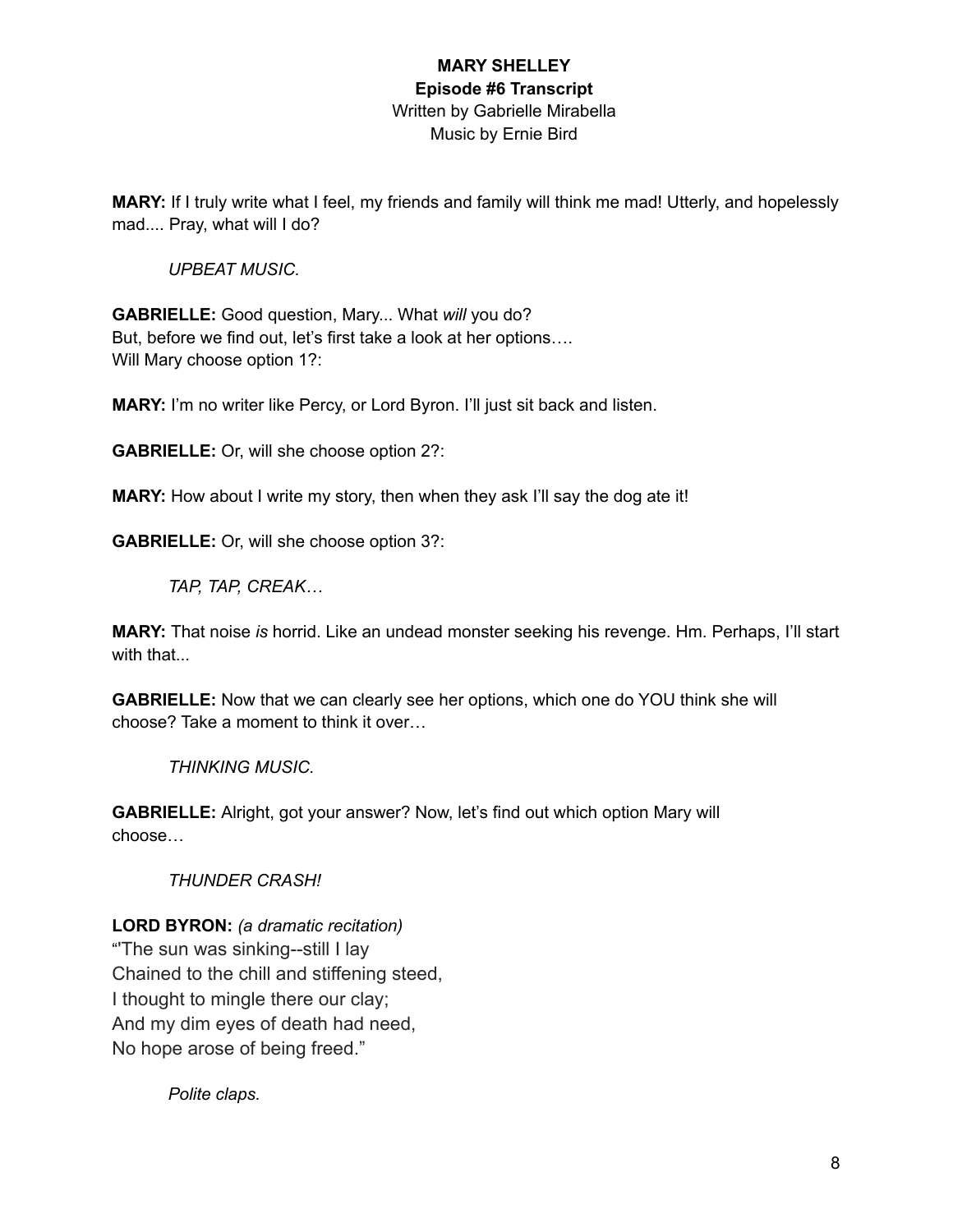**LORD BYRON:** You're too kind.

JANE: That was dreadful, my Lord! I doubt I'll sleep a wink!

**PERCY:** I'll have to agree with Jane.

**LORD BYRON:** Alright Mary, we've all gone. Do *you* have a story?

**MARY:** I...um…

*Musical theme begins.*

**JANE:** What a surprise.

*Musical theme intensifies.*

**MARY:** I…

PERCY: It's okay if you don't.

**MARY:** I…

**LORD BYRON:** Perhaps we can start a new game.

*Musical theme reaches a fever-pitch.*

**MARY:** Wait! I *have* thought of a story…

"It was a dreary night in November, that I beheld the accomplishment of my toils. The rain pattered dismally against the panes, and my candle was nearly burnt out, when, by the glimmer of the half-extinguished light I saw the full yellow eyes of the creature open; it breathed hard, and a convulsive motion agitated it's limbs."

*The GROUP gasps!*

**PERCY:** That was...

**LORD BYRON:** That was...

**JANE:** That was horrifying, Mary! I'll never sleep again!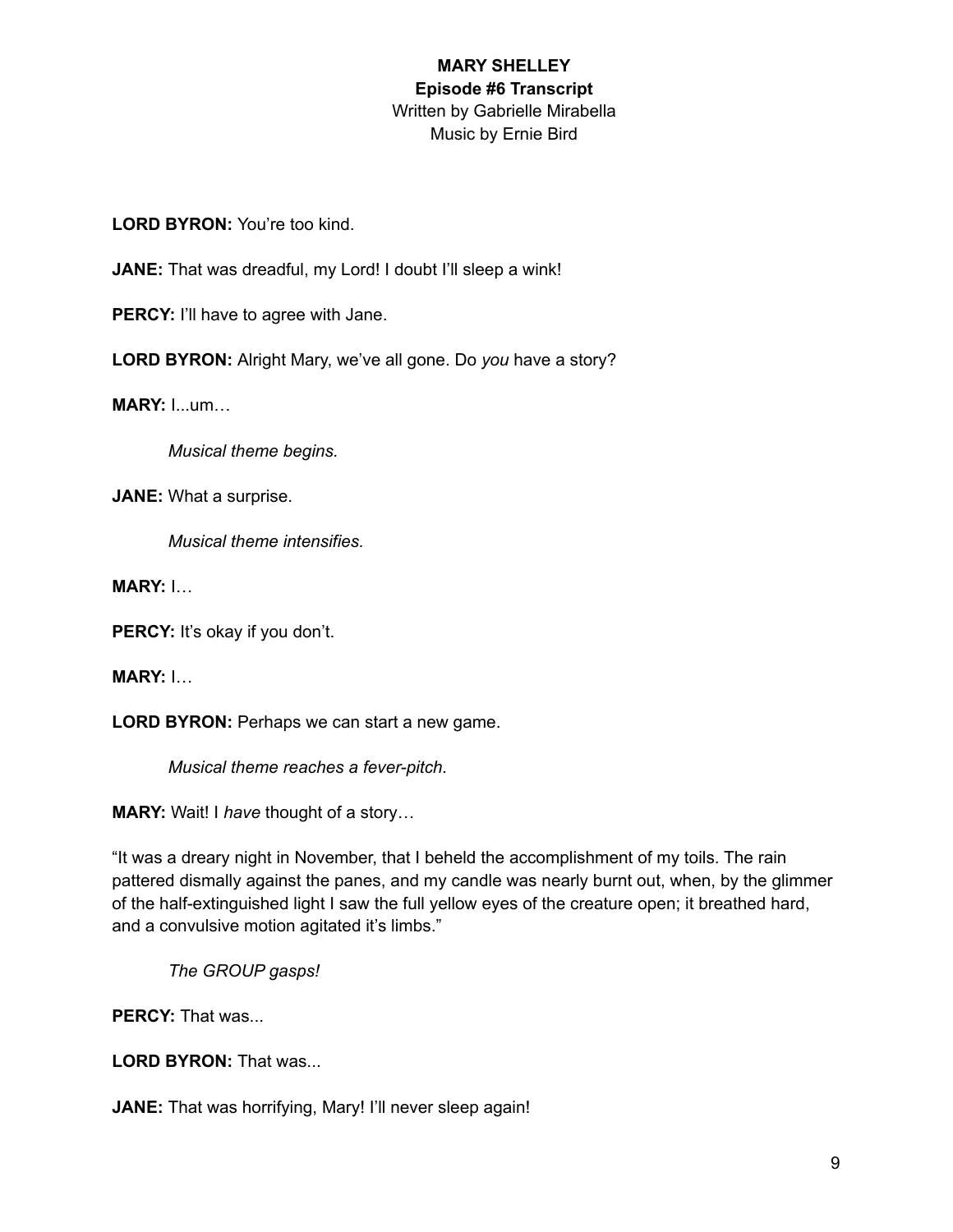## **MARY SHELLEY Episode #6 Transcript** Written by Gabrielle Mirabella

Music by Ernie Bird

**LORD BYRON:** My girl, where did you find such inspiration?

## **MARY:**

THIS RAGING STORM! THE BLINDING LIGHT. ALL THE WONDERFUL THOUGHTS THAT LIVE INSIDE ME. THEY'VE TAKEN FORM, TAKEN FLIGHT. NOW THEY COMBINE! NOW THEY REVEAL!

A CHAOTIC REALM OF UNENDING SURPRISE MY VISIONS WILL NOT GO TO WASTE! I WILL EMBRACE THE MANY PIECES,

I WON'T HIDE THE MANY PIECES OF ME! THE COMPLEX, MESS OF PIECES OF ME! THEY WILL FINALLY SEE! I LOVE ALL THE PIECES OF ME! PIECES OF ME! PIECES OF ME!

**GABRIELLE:** Mary Shelley was faced with a seemingly impossible situation. But, instead of hiding her unique visions, she shared them with the world; forever shaping the course of modern literature.

So, the next time you find yourself feeling "stuck", I wonder...what will *you* do next?

*KID'S CORNER MUSIC.*

**GABRIELLE:** At the end of every episode we will be featuring a very special guest star...*you!* Today we have Adelaide from New York.

**GABRIELLE & ERNIE:** Hi, Adelaide!

**GABRIELLE:** Tell us all about your favorite historical woman!

**ADELAIDE:** My favorite historical woman is Amelia Earhart. She was born on July 25th 1897 in Atchison, Kansas. Amelia Earhart is most famous for being the first woman to fly across the Atlantic Ocean by herself. At that time flying was a big accomp for anybody, especially a woman. Amelia inspires me because she was determined to do what she loved most and do as best as she could. She saved up money and with her Mom's help she took flying lessons and later bought her own airplane. She nicknamed it "Canary" because it was bright yellow. Amelia also set records for female-flyers in altitude. She also became a university professor in